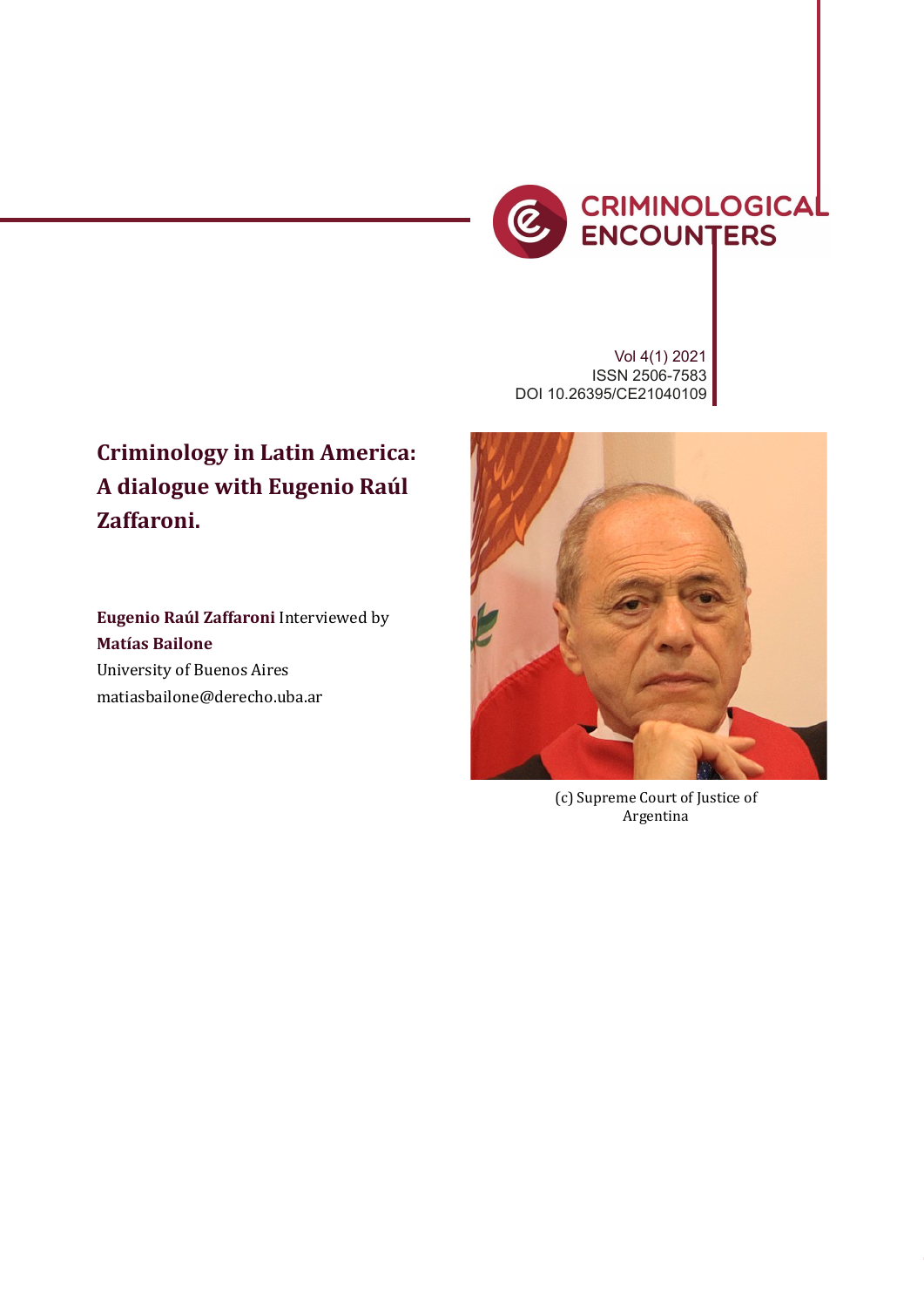## **Introduction**

To discuss criminology in Latin America we cannot avoid many important names of our recent history. Those who, from these godforsaken lands, had the courage to be exponents of critical thinking when it was really dangerous for their own lives. Many critical criminologists of this region were direct victims of the various genocides that afflicted the entire continent and their books were burned and censored.

From among many of those who are responsable for having turned the page of the history of positivist criminology in this region, we have chosen one of the most important jurists and criminologists in Latin America for the last four decades.

Eugenio Raúl Zaffaroni (Buenos Aires, 1940) is one of the most famous jurists and criminologists in the Spanish-speaking world. His trajectory in criminal law with German dogmatic influence can be traced back to the 1970s, when he published a substantial �ive-volume Treatise on Criminal Law. With that book, which served as a manual for law students, all jurists throughout Latin America were trained in law schools. There is no jurist in the Spanish or Portuguese-speaking world who has not studied from his books. He also taught criminology for the faculties of psychology and sociology in Buenos Aires and Mexico. He currently has countless books widely distributed in many languages such as Spanish, Portuguese, German and Italian. Academically, he has received more than forty honorary PhDs from the most prestigious universities in the region and in Europe. His teaching extended to many universities in Mexico, Guatemala, Ecuador, Brazil, Peru, Bolivia and Costa Rica, but he always primarily taught at the University of Buenos Aires, where for several decades he chaired its Department of Criminal Law and Criminology. His formative years were spent in Mexico, Germany and Italy. And specifically in criminology, his most direct influences were Alessandro Baratta, Massimo Pavarini (of the Bologna school), Rosa del Olmo (Venezuela) and Louk Hulsman (Rotterdam).

The influence of Zaffaroni's work and critical thinking in Latin America spans four decades, especially in the legal world of criminal law, but also in the institutional reforms of most of the countries in the region, whose penal codes, penitentiary laws and even constitutions were developed by the tireless work of Prof. Zaffaroni. His most important work for critical criminological thought was "In search of the lost penalties" (Zaffaroni, 1989), where he discussed the abolitionist approaches of northern Europe that were in vogue at the time, especially with his Master Louk Hulsman. In this work he postulates an integrative critical theory for Latin American criminal law and criminology, taking into account the structural reality and economic dependence of the countries of the region, the degradation of the of�icial institutions of punishment and the absence of critical views in a region that was emerging from genocides produced by the State's own punitive forces. The rest of his works on criminology are "Criminology, an approach from the margin", "The speech of the dead" and "The New Critical Criminology".

In 2009 Zaffaroni was distinguished with the Stockholm Criminology Prize for his widespread research on state crimes in contemporary criminology. This led to the publication of some of his texts in English-speaking journals. A volume devoted entirely to his work and thought is currently being prepared for English readers.

Zaffaroni was engaged with real reforms to the criminal justice system, that is why he also occupied political positions in Argentina and in the 90's he was the Director of the United Nations Institute for the Prevention of Crime in Latin America (ILANUD, Costa Rica). He also served for forty years in various judicial positions in Argentina, becoming a Supreme Court Judge and currently a Judge of the Inter-American Court of Human Rights.

For twenty years I have had the great privilege of considering myself a disciple of Prof. Zaffaroni, with whom I have worked both academically and judicially. He directed my PhD thesis and together with

criminologicalencounters.org

(Ē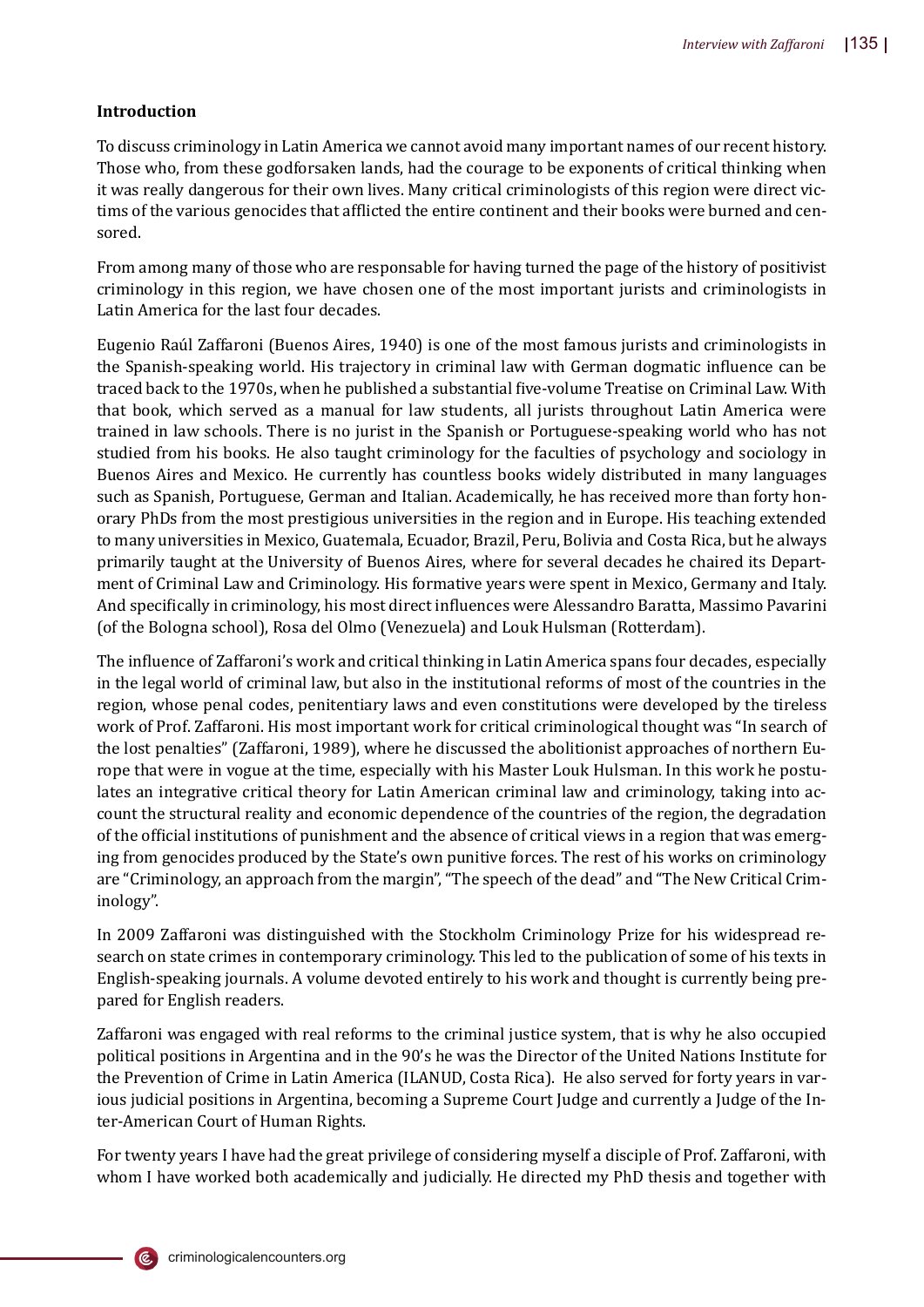his tireless itinerant journey throughout the region, we have traveled to teach and lecture at numerous universities. We have edited several journals together and written books jointly, and I can testify of his intellectual quality but �irst and foremost of his unparalleled human quality.

For this special issue of Criminological Encounters I decided to ask Prof. Zaffaroni some of the basic guidelines for understanding criminology in Latin America.

**Matías Bailone:** Dear Raúl, according to your historical perspective, how did critical criminology originate in Latin America?

In other words, how did critical criminological thinking from the Anglo-Saxon world reach our region? There are many critical public statements that are made by great criminological thinkers of our region at the beginning of the 80s, although more linked to the concrete politics of Latin America.

There are also concrete needs that many critical jurists had, regarding the real functioning of the punitive system in the region at that time.

Which of these circumstances gave rise to critical criminology in Latin America?

**Raúl Zaffaroni:** Jurists in general did not have much to do with the beginnings of critical criminology in our region. It fundamentally permeated through a series of dissident criminologists of positivism, who began to read and study critical Anglo-Saxon texts, such as those of Rosa del Olmo, Aniyar de Castro, Roberto Bergalli, Juarez Cirino dos Santos, Emiro Sanoval Huertas, Mauricio Martínez, Emilio García Méndez, and Juan Guillermo Sepúlveda, perhaps forgetting other names; but in general, the world of criminal law jurists was a little disconcerted by the statements of criticism.

Perhaps one of the �irst encounters between critical criminologists and criminal law jurists took place when we were conducting research on 'The Criminal System and Human Rights' .at the Inter-American Institute of Human Rights in San José, Costa Rica, in the early 1980s.

Criminal law in the region was still plagued by the debate between 'causalism' and '�inalism' (a discussion on German criminal dogmatism transplanted to our region) and its practitioners were rather perplexed by criminilogical criticism'. What took place in San José was interesting because problems of human rights were discussed. It was too much to try and bring these concepts (selectivity, stereotypes, labelling, etc.) into a dogmatic discussion that moved between Edmund Mezger and Hans Welzel. Of course, there were progressive criminal law experts, such as the Chileans Eduardo Novoa Monreal and Juan Bustos Ramirez. The Colombian Alfonso Reyes was himself open to these news ideas, but harmonising dogmatics with critical criminology and with sociology itself, also the more traditional sociological approaches, was very difficult.

**M.B.:** Raúl, tell me a little bit about the spirit that prevailed in those meetings or congresses in the 1970s and 1980s in all the countries of the region. Was it the revolutionary spirit of the 'new man' or was it a very academic view of the subject?

**R.Z.:** These were the years of the dictatorship and the transition to constitutional governments throughout the region. I did not participate in the �irst meetings of critical criminology groups in Venezuela. It was not only out of fear of reprisals from the Argentinean dictatorship, but it had something to do with my personal academic history. My original training in criminology, especially in Mex-

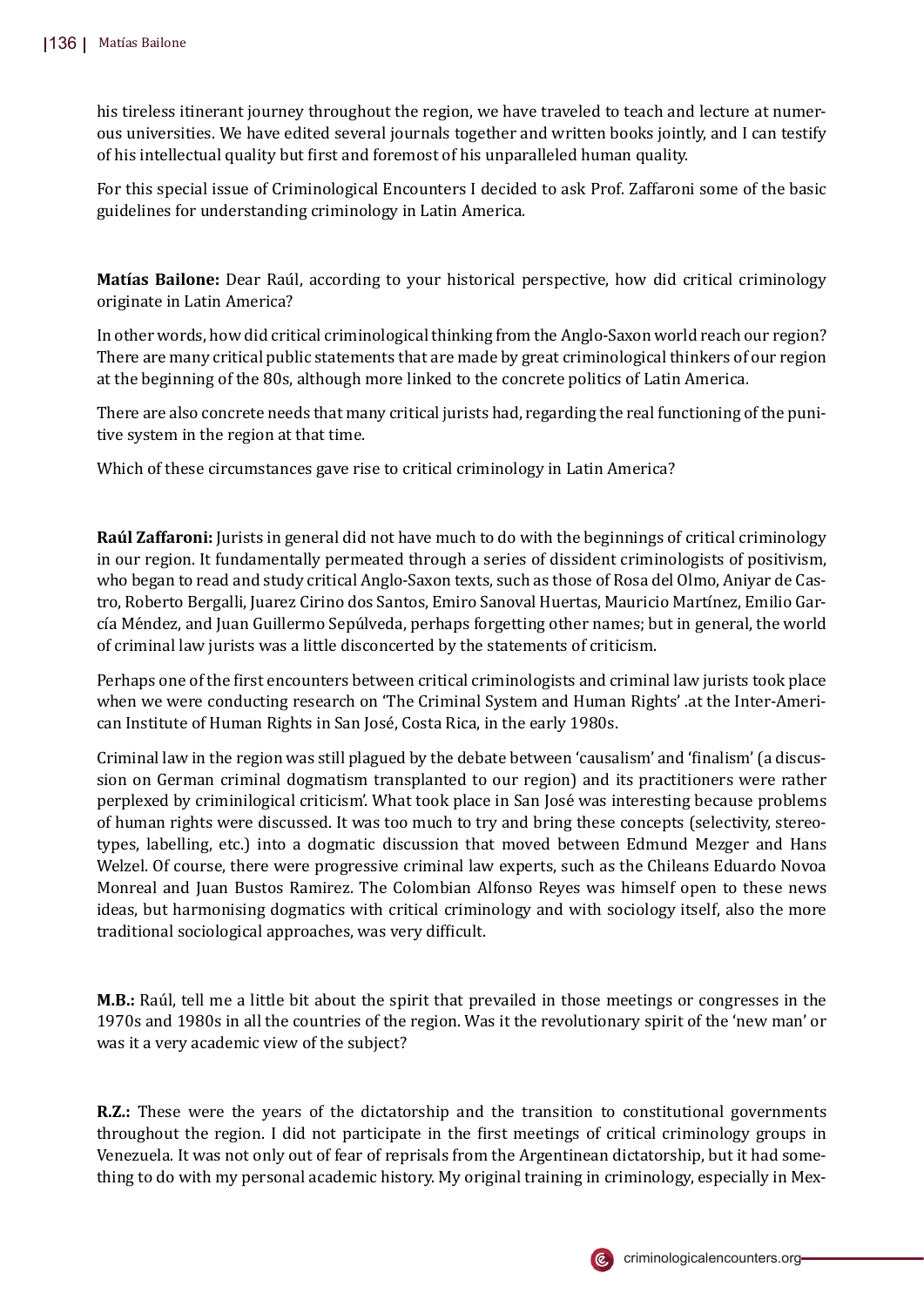ico, with Alfonso Quiróz Cuarón, was predominantly aetiological, although he was neither a racist nor a pure biologist. But it was a criminology focussed mainly on the 'causes of crime'.

Back in Argentina, speci�ically as a criminal judge at Villa Mercedes and as a professor at the Catholic University of La Plata, aetiological criminology made 'a lot of noise' from my perspective, since it had nothing to do with what I saw every day. I realised, in actuality, that it didn't explain anything to me, and that there was a huge contradiction between what I thought in ideological terms and all of that. This was a contradiction that I also saw in Quiróz Cuarón, and in most of those who cultivated that criminology, who, by the way, were not fascists or colonialists or anything like that. It would be a mistake to see them all as such, because only a few were.

That's why I closed the books on criminology and focussed entirely on criminal law, went to the Max Planck Institute in Freiburg, West Germany, published the *Theory of Crime*, and then dedicated myself in the following years – the '70s – to writing the �ive volumes of my *Criminal Law Theory*, in juridical terms according to the German theory.

At the end of the '70s, I reconnected with criminology, and read the critical works of that time. I think that by reading Massimo Pavarini and Dario Melossi for the first time, I formed a complete picture of the era. I resumed my sociological readings. In 1968 I had taught the sociology of law in Veracruz. At the UN Congress in Caracas in 1980, I began to became friendly with Rosa del Olmo. We went to that congress with David Baigún on behalf of the AIDP (International Association of Criminal Law). That was at the time of the dictatorship and Argentina had official representation, which we carefully avoided. Baigún was more experienced than I was in this respect, which gave rise to a very comical original distrust at the time of the first contact with Elías Carranza.

I continued to work on the �ive volumes of my *Theory of Criminal Law* that I had begun in 1980, although they were published over the next three years. I had also published the *Theory of Crime* textbook in 1977, but it slowly dawned on me that something wasn't working in criminal law either; there was criticism that was beginning to 'make noise' about what I had written, at least with regard to a good part of it. My textbook was circulating as a left-wing work but I did not feel that this was enough. I began to travel to Brazil as well; the world was opening up to me in Portuguese, and I saw even more contradictions as I got to know Brazilian society better, where, in addition to my previous experience in Mexico, criminal law seemed to me only superficially rational, and with a huge background of irrationality.

The tone of the '70s was confusing. There was a true fusion between academics from countries that were not dictatorships and those exiled from countries under 'national security' dictatorships. In the '80s there was a sort of Latin American 'unveiling', of course. In those years, contacts with critical thinkers became more frequent, such as at the Medellı́n Congress, where there was the presence of Alessandro Baratta, Louk Hulsman, and Massimo Pavarini. All these thinkers were easily accessible people, who were modest, and open to conversation and simple dialogue with a confused Latin-American like me.

Obviously, I was quite lost. My training in criminal law was in the original neo-Kantianism (Mezger), but I became an unorthodox finalist realist, but influenced by objective logical structures (Welzel), in interesting dialogue with a liberal Spanish Republican Kantian like Manuel de Rivacoba, my avid readings of the first Heidegger, the original criminological training with Quiróz Cuarón, the experience of formal logic with the 'mathematical logic model' in Mexico, Antonio Beristain's victimological question and now back to sociology and contact with the European forefathers of criticism, all of this was a beautiful stew, 'puchero' or 'feijoada' that I did not know how to cook very well. But something told me that I had to deepen critical thinking in criminal law.

(ē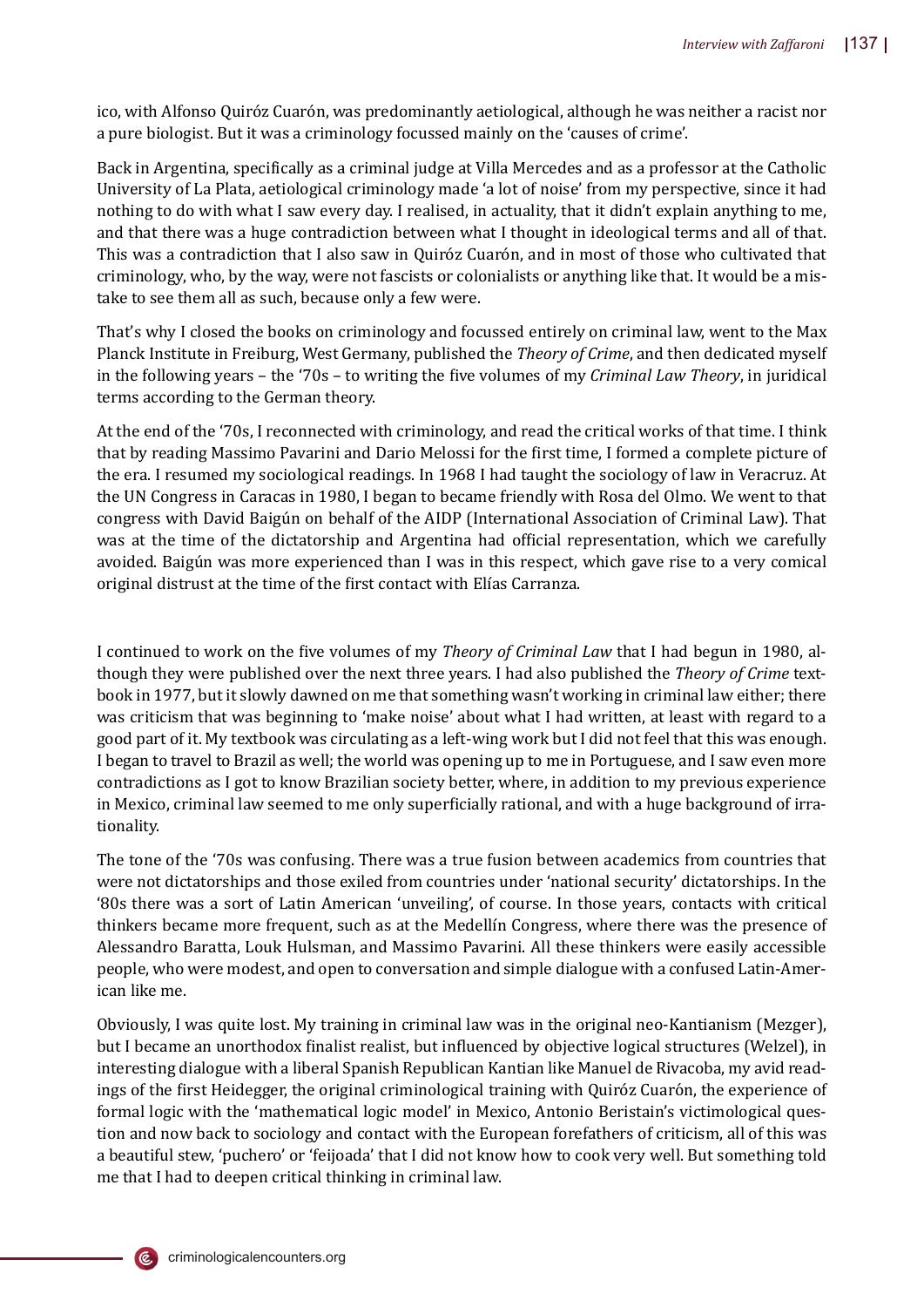**M.B.:** Did the original aetiological training leave you with anything constructive?

**R.Z.:** That is a good question. Yes, indeed, something was left with me, which has lasted until the present, especially the year I spent in the clinical psychiatry classes of the old asylum of 'La Castañ eda' with the teacher José Luis Patiño Rojas. Of course I know the limitations of psychiatry and the antipsychiatric criticisms and so on, but there is something that I learnt and that serves me to this day. To put it bluntly, I learnt that 'crazy people' are like us, only without limitations: that is, we all have moments when we get away from reality, but we come back, maybe several times a day, and we are not schizophrenic. There are days when we are more 'down', and others when we feel that everything is �ine, and that we can take the world by storm, but we are not manic-depressive. On other days we get 'stuck' in some idea or fear, we do not digest it well and it dominates us for a while, until we dissolve it, and it goes down the tube, but we are not paranoid. Sometimes we see things that do not exist, animals in the shadows, pyramids on the straight road where we drive. But we realise that they do not exist, or that we deform what we see, or we hear the bell that did not ring, and we are not hallucinating or delusional.

In short, I learnt not to know if it is the 'crazy' who lack limitations or if it is us who are the 'limited crazy'. I confess that I tend to think the latter, although I know very well that it is not convenient to lose too many inhibitions because otherwise you get locked up and 'stuffed with pills'.

**M.B.:** Tell me a little about Rosa del Olmo. She was the first to bring the texts of the criminology of social reaction, labelling, and stigmatisation theory to the region and to the Spanish language. Was she the �irst amphibian academic between the Hispanic and North American worlds? Is it thanks to her that these texts were translated in the early '70s?

**R.Z.:** The fact is that dear Rosita had been trained in Wisconsin and also in England. Each one was marked by its own life history. Rosita was born in Spain, she was the daughter of a feminist woman, a �ighter, who took her into exile, and I think she died in France when Rosa was about 12 years old. It is true that thanks to her, the �irst texts translated in the English language arrived, she discovered the interest in critical criminology in that language, especially in North America.

But Rosa was much more than a criminologist, she was a feminist sociologist, she was interested and wrote above all about women in all the revolutionary movements of those years. With regard to the question of drugs - which she was passionate about - she approached it very speci�ically from the perspective of women's involvement. She was undoubtedly the pioneer of feminist critical criminology in our region and, I would say, in Spanish. She did not have the 'juricentrism' of the penalist formation, and for that reason she sometimes criticised the Europeans.

Rosa did not go to the United States, but came from there and had to revalidate her degree, as I remember. She was fundamentally a fighter as well as an extraordinary academic.

**M.B.:** When you wrote *In Search of Lost Penalties* thirty years ago, you had already published another earlier book on criminology, which were transcriptions of lectures in Venezuela, that you titled *An Approach from the Margin*. To what extent did you think you were going to dedicate yourself to criminology in the future?

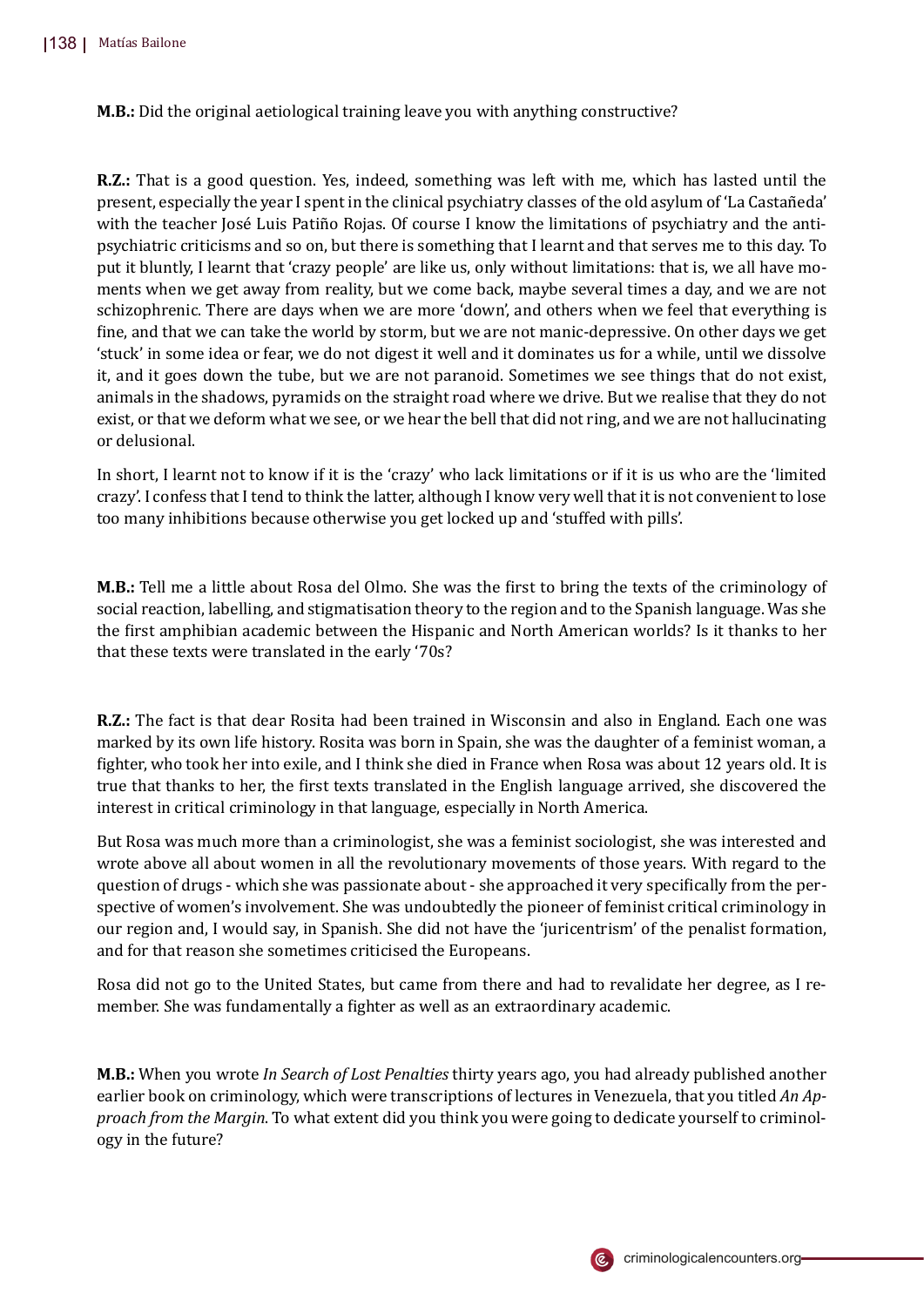**R.Z.:** In fact, we penalists are criminology snipers, we get into the social disciplines, in the 'psi'; in the economy, in political science, we snoop everywhere, but if we are conscious, we do this to understand what we have in our hands and what we do. I don't know if we are criminologists or if that is being a criminologist. The truth is that I never set out to 'be' a criminologist, but to do criminology. It's something like poetry or history, you can have a degree in literature or history, but you can also write poetry or history without that degree. You may lack some methodology if you want to do criminal sociology, or economic analysis of crime, but there is no one who has all that knowledge. To be a serious criminologist you would need to be a sort of Leonardo Da Vinci, and that doesn't exist. What I became clearly aware of is that I could not be a criminologist without knowing what happens with punitive power in the real world of social reality to the people, as an elementary responsibility. Much less can I be a judge, or pretend with my writings to dictate a line on jurisprudence to other judges. Normative logic is not enough, every sentence is an act of government or a 'polis'; it is a political act. How can you exercise political power without knowing what you are doing in reality? You can become an Eichmann.

The *Aproximación desde el margen* are class notes; they are the result of Zulia's classes, but also of notes I gave to the students when, following the Argentine dictatorship, I took over the chair of criminology at the Faculty of Psychology at the University of Buenos Aires, where I remained until I left because of my age. I liked that chair very much. As you can see in those pages, I focussed on a critique of positivism and its function in our region. There was no more complete idea, by the way, although I was beginning to understand something about the need to wake up from normativism, and to start from a more realistic basis. I did not want that book to be distributed in Argentina, but in the end, the Colombian publisher did.

**M.B.:** In your academic and personal bibliographic history did you think that criminology was going 'to eat' criminal law, or were you already thinking of the Barattian paradigm of integration (of Alessandro Baratta)?

**R.Z.:** No, the idea that criminology 'eats' criminal law is a very dangerous positivist dream. Today it is back with neurosciences, or rather, with what some try to make neurosciences say, and it seems that they are reviving an unusual dialogue between St. Augustine and Lombroso, to end up in Lacassagne. From the time we are little, they are going to place something in our frontal or parietal area so that we are not aggressive and become 'meek' in the face of power.

I'd like to clarify that this does not cast aspersions on neuroscience in itself, of course. Maybe they will find out if there really are psychopaths. What happens is that biological reductionist aetiological criminology always fell in love with the latest fashion of biology, as it did with endocrinology, for example, but that was a thing of aetiological criminologists. Endocrinology exists and so do our glands, but that has nothing to do with Kretschmer's simplicities. Then, with less intensity, came the atypical chromosome. They also fell in love with psychoanalysis and produced a criminological literature of lousy psychoanalytic quality, with some exceptions, which does not mean that the unconscious does not exist, of course.

The sciences advance and the hasty aetiological criminologists claim that they are going to 'cure' criminals, and criminal law will be superfluous. I do not know how they are going to 'cure' the managers of transnationals who practice the great �inancial organised crimes of our time, nor the local agents we have in our countries. Rather, I believe that some of them may be thinking about how to 'cure' those of us who denounce their economic macro-crimes or how to use these methods to thwart the resistance of our peoples. Remember that Lombroso pathologised the anarchists and the Paris Com-

(ē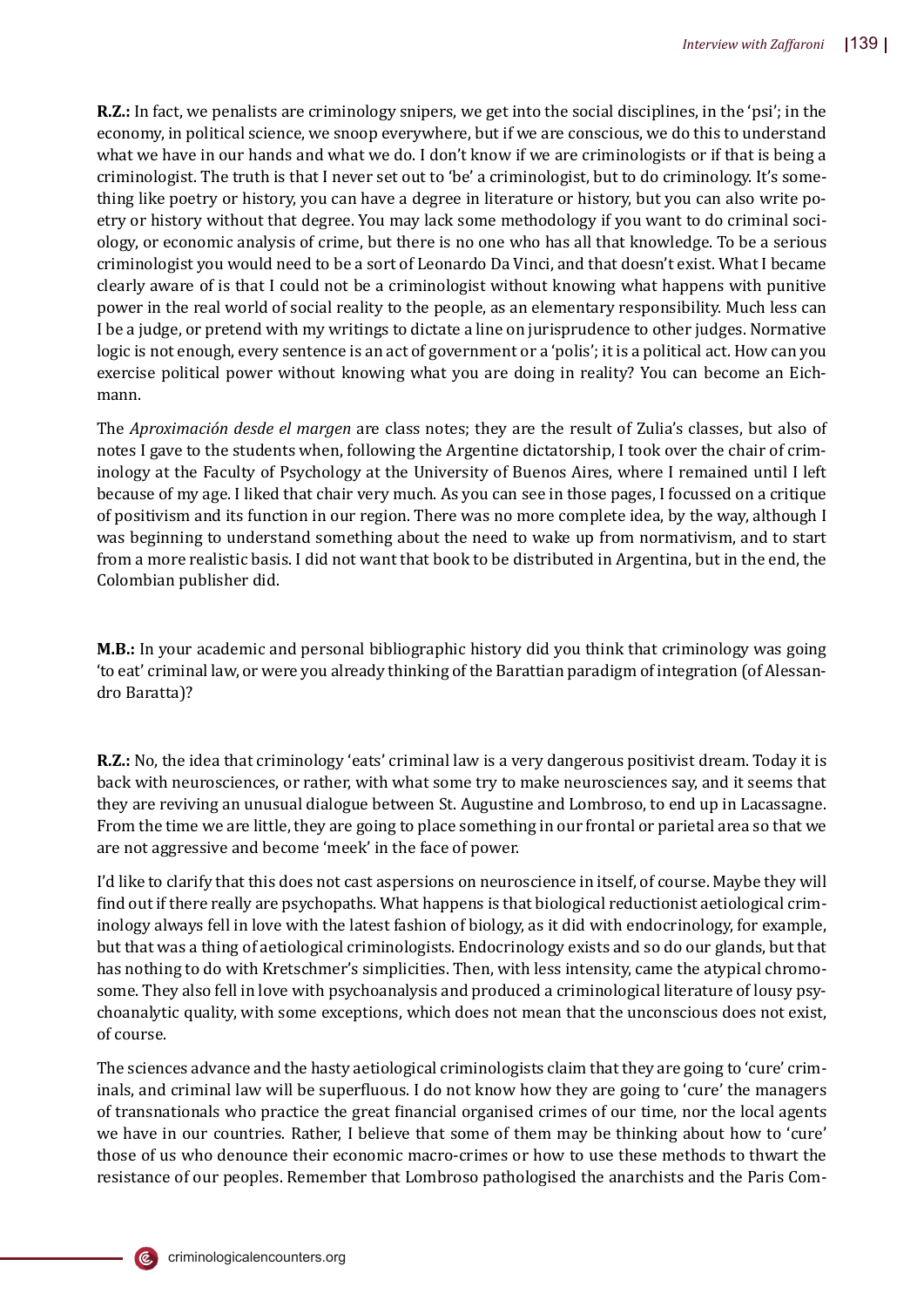mune.

Regarding the integration paradigm, Alessandro Baratta was very pessimistic at the time. I was very sorry not to be able to dialogue with him after digging into the *Malleus Male�icarum* and *the Cautio Criminalis* from the Middle Ages. I could not show him that the �irst integrated model was clearly that of the *Malleus* and the �irst critical criminology that of the *Cautio*.

In short, when I was thinking about my book from 30 years ago and I was able to more or less arrange some pieces in my head, I did it impelled by Baratta's influence. I was not resigned to a criminal law that was not compatible with criminology, understood as the set of data of the 'being' of the punitive power; that is, a schizophrenic criminal law enclosed in the normative logic and excluding the real world. The only way I found was to legitimise the legal power of containment, and not the punitive power. And every day I am more convinced, especially in Latin America, where we are the descendants of �ive centuries of genocidal colonialism. The model of international humanitarian law was useful to me, and I found Tobias Barreto's concise but accurate lucidity brilliant.

In Europe, criminology – even critical criminology – does not seem to have taken charge of genocide, or of the colonialists who created these states, legitimised by racist criminology, or of what happened in the last world war, considered an unrepeatable *Sonderweg*. What more noble function can criminal law have than to contain the punitive power that otherwise gets out of control and ends up in genocide?

**M.B.:** In your opinion, are the great criminologists in Latin America always Europeans? I mean, Alessandro Baratta, Louk Hulsman, Massimo Pavarini—to which of these �igures do we owe more regarding the processes of knowledge they were researching and developing outside the region? Who became more 'Latin Americanised'?

**R.Z.:** I believe that none of them became too 'Latin Americanised', but they taught us the characteristics that punitive power has in any place and time, that is, the structural ones: selectivity, stereotypes, violence, incapacity to resolve con�licts, and so on. This is the way it is all over the world, in the North and in the South, except that these are exacerbated or attenuated, according to the power framework. We were taught to delegitimise the false premises on which normativist criminal law was based, the dangerous traps of neo-Kantianism, of ethicisation, of normatisation, of elevating logic to ontology. We have learnt a lot from them.

As for the characteristics of punitive power in Latin America, that is the task of our criminology, and it is to a large extent pending. In Europe punitive power is rather 'formal', here in our region, the informal punitive power is always more important: torture, extortions, executions without trial, forced disappearances, the autonomous collection of our executive agencies. Ours is a criminal punitive power, tolerated by its 'formal' exercise that covers it up. The parallel and unof�icial punitive power is not only typical of national security dictatorships, it is common in our societies, it is delinquent but unpunished by the 'formal' punitive power that complements it. Europeans do not understand this well, because they do not have that experience.

**M.B.:** What was it like, Raúl, to teach criminal law and criminology at the University of Buenos Aires, or at the Social Museum or wherever, including your Mexican experience in the '60s, under the positivist paradigm? I mean, it was dominant everywhere, wasn't it? The shadow of Francisco Laplaza at the University of Buenos Aires was still imposing, or was it only because he had been paid by the dic-

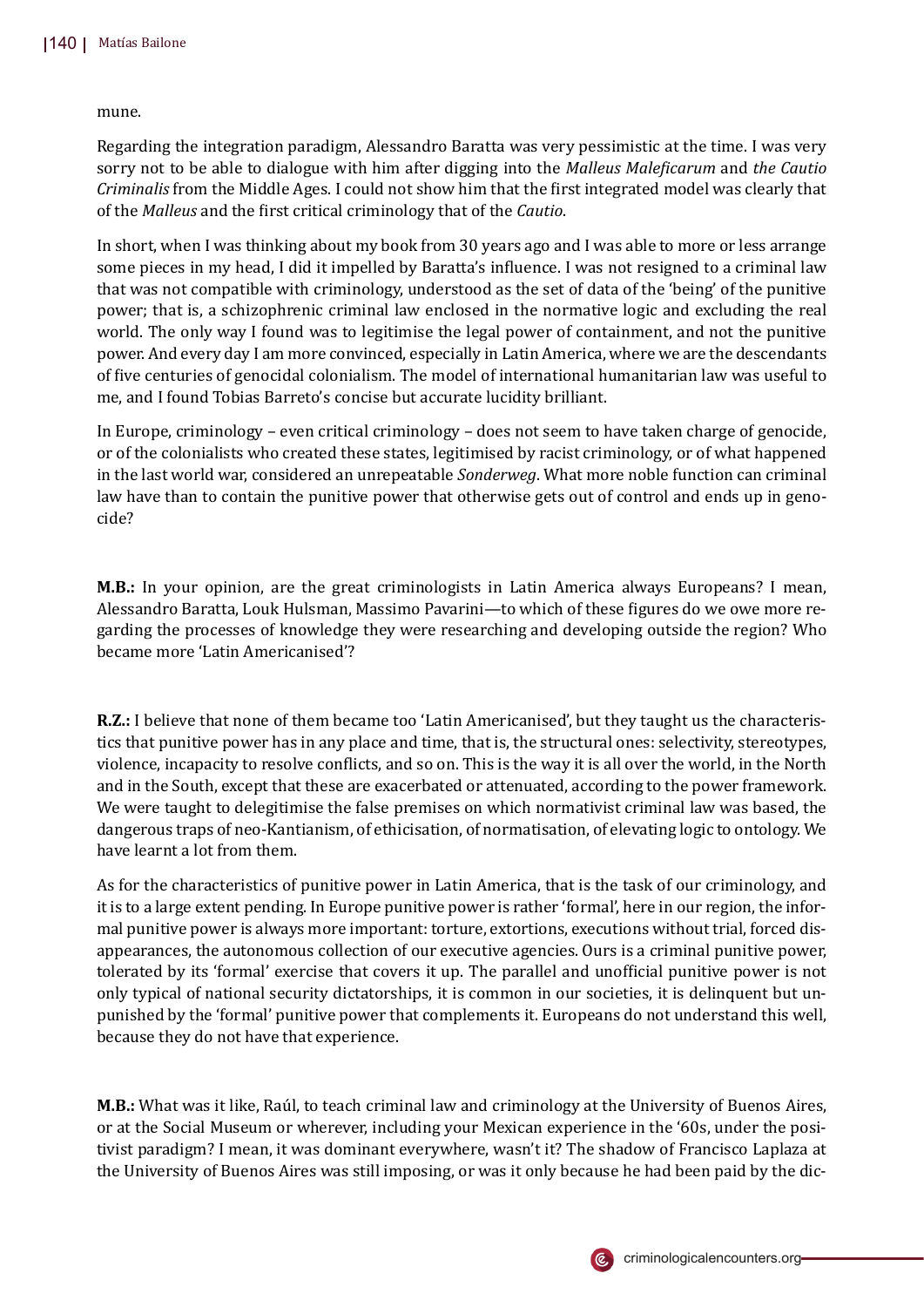tatorships and the power that really existed in the academic and judicial world?

**R.Z.:** No, I did not live in the times of the dangerous criminal law, do not suppose that I am that old. When I was a student, I studied for the general part of the criminal law exam with a positivist academic, an old professor named Silva Riestra. I was 18 years old, and I was astonished the question of the open ears, the unbridled forehead, the prominent chin, the "Vilella skull", the atavism, the whole theory of Lombrosian criminological positivism. Jorge Eduardo Coll was still in another chair, but Eusebio Gónez had died when I was in high school, I did not know him, nor Juan P. Ramos, who I think died when I was in my �irst year of college.

But no, I soon got into the criminal dogmatics of German reception. There were other professors; I did the seminar at the Institute of Criminal Law with Luis Jiménez de Asúa, and when years later I started teaching in Veracruz, I began by teaching the dogmatics of continental European criminal law.

In German criminal law, Hans Welzel sounded more realistic, although I was always suspicious of his ethicisation, so I never shared his concept of culpability, but the attraction came from his realism. I was never at all convinced by the neo-Kantianism of Mezger, and I was not wrong. In short, what I did much later was to apply the thesis of the logical-real structures to punishment and punitive power, which Welzel, of course, did not do, because his whole ethicising scheme would have collapsed. But this realist imprint, although quite Aristotelian, cannot be denied.

A quite intelligent penalist of ours – as did the reactionary ones, by the way – used to say that �inalism was dangerous because it opened the way to 'Marxism'. But he was too shrewd, and that is why he never wrote it. Bayardo Bengoa wrote it in Uruguay. He was right in the sense that it opened the way to criminological criticism in criminal law, which would implode its idealistic dogmatics or force it to retreat into a hallucinated world, where criminal law is elaborated without the slightest qualm, imagining that punitive power responds to models of states that do not exist, such as the Kantian ethical or the Hegelian rational. That is why Bayardo could make criminal law on that basis, and at the same time be Minister of Justice for the Uruguayan dictatorship. He was awarded an honorary doctorate 'de facto' from the University of Buenos Aires during the dictatorship.

In any case, the realist imprint was quite overlooked in the Argentinian discussions, where it seemed that everything was reduced to knowing whether the 'dolus' was in the criminal type or in the culpability.

As for the �igure of Francisco Laplaza, he was Dean of the Faculty of the University of Buenos Aires when I was a student. It was obviously the most reactionary faculty of that university and in general tremendously conservative. It was also the one that adopted the most retrograde positions in the face of what we could call 'conservative progressism'. It did not set any theoretical trends, because except for some essays, the best it had was an impeccable bilingual edition of Beccaria´s book. His pre-eminence was during the dictatorship, when he was the director of the Institute of Criminal Law and we were all kicked out of the faculty, including Ricardo Levene, Isidoro de Benedetti, Horacio S. Maldonado and, of course, me, who was teaching on the undergraduate programme. Laplaza was also a prosecutor and he asked me to nullify all my sentences as a �irst instance judge, with the clear purpose of having a 'jury' to dismiss me. I had to stop him with a documented defence. I can't tell you anything about what happened during those years in the faculty, because I didn't set foot in it. Anyway, I know that some professors used my 'Manual'. When I returned to the University of Buenos Aires after the dictatorship, of course it was gone.

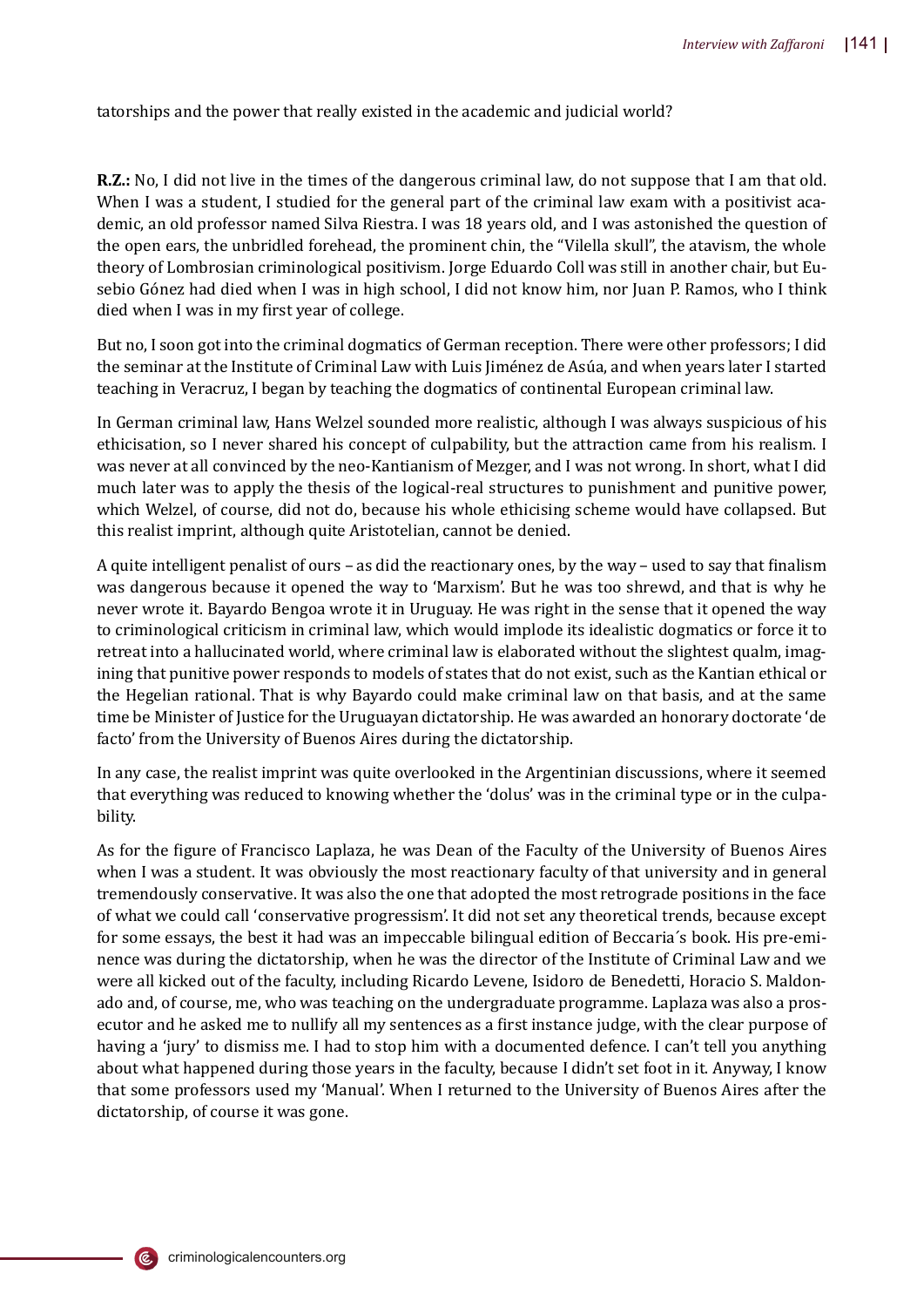**M.B.:** If Argentina was the model of uncritical acceptance of the Italian positivist paradigm of criminology, or in the words of Gina Lombroso, the country where her father and his theories were most honoured, why was its influence on concrete criminal legislation so scarce? Only the laws of residence and social defence recognise this influence, but outside the criminal code. Properly speaking, they are not punitive laws. You once said that the figure of Rodolfo Moreno may be the explanation for why the spirit of Lombroso, so dominant in the whole Argentine society at the time, did not enter the criminal code. How can this phenomenon be explained and how can it be extended to the whole region?

**R.Z.:** Indeed, I believe that the one who saved us from that was Rodolfo Moreno, who was not a great criminal lawyer, but he was a great politician. The curse that no governor of the Province of Buenos Aires reaches the presidency of Argentina was also fulfilled with him. If Tejedor in his time, or Moreno in his, had reached the presidency of the Republic, perhaps our history would have been different. But it is not written to include hypotheticals.

I believe that Moreno and Rivarola, who had turned from Spencer to Kant, were the ones who prevented us from having a '*peligrosista*' code (legislation under the threat of dangerousness), which unleashed the fury of the positivists. In the Senate, Ramos managed to put the word 'dangerousness' in article 41, and Coll and Gómez took advantage of their contacts with Justo to initiate a project that fortunately did not prosper, after the failed electric chair scheme, that Moreno himself derailed and that the conservative Chamber of Deputies never tried, thanks to him, despite the Senate's half sanction. It seems to me that Rivarola was the ideologist and Moreno the politician, but they must have been an interesting duo.

**M.B.:** In your latest texts you speak of a new critical criminology situated here and now for Latin America. What would be the fundamental postulates on which future research should be based?

**R.Z.:** Returning a little to what I said before about what critical criminologists taught us, I believe that their criminology did not take care of genocides and for us that is crucial. Our colonial history is one of genocides, from the original colonialism to the ongoing drip genocide in the region (genocide that takes place slowly but systematically on the poorest classes of our countries), which is like a new Hiroshima and Nagasaki every time. Let us add up the deaths caused by violence, with some countries being world champions in homicide rates, with suicides, lethality due to selective health care, deficient sanitary campaigns, job insecurity, traf�ic insecurity, not to mention food shortages, and you will see that our underdevelopment – a product of the late colonialism to which we are subjected by organised �inancial macro-criminality – is a drip genocide in progress.

The punitive power in our region has always been predominantly informal and genocidal and yet we are here, so we survive and resist. The history of our colonialism is not a history of the vanquished, but of the victors, because in spite of everything, our cultural mosaic, formed by all those victimised and persecuted by the colonialist globalisation of the last five centuries, shows that we are alive and that we resist the punitive power of all the successive stages of colonialism.

Therefore, we need a criminology of our 'being-here', and what does this 'Being-here' show us? It con- �irms our survival and resistance, with all its different tactics, from the Maroon Indians and the '*quilombos*' and '*palenques*' to the Mothers of Plaza de Mayo, from Tú pac Amaru to the protests of these last months throughout the South American Pacific.

I believe that the pending task of our criminology of 'Being-here' is to investigate the genocidal puni-

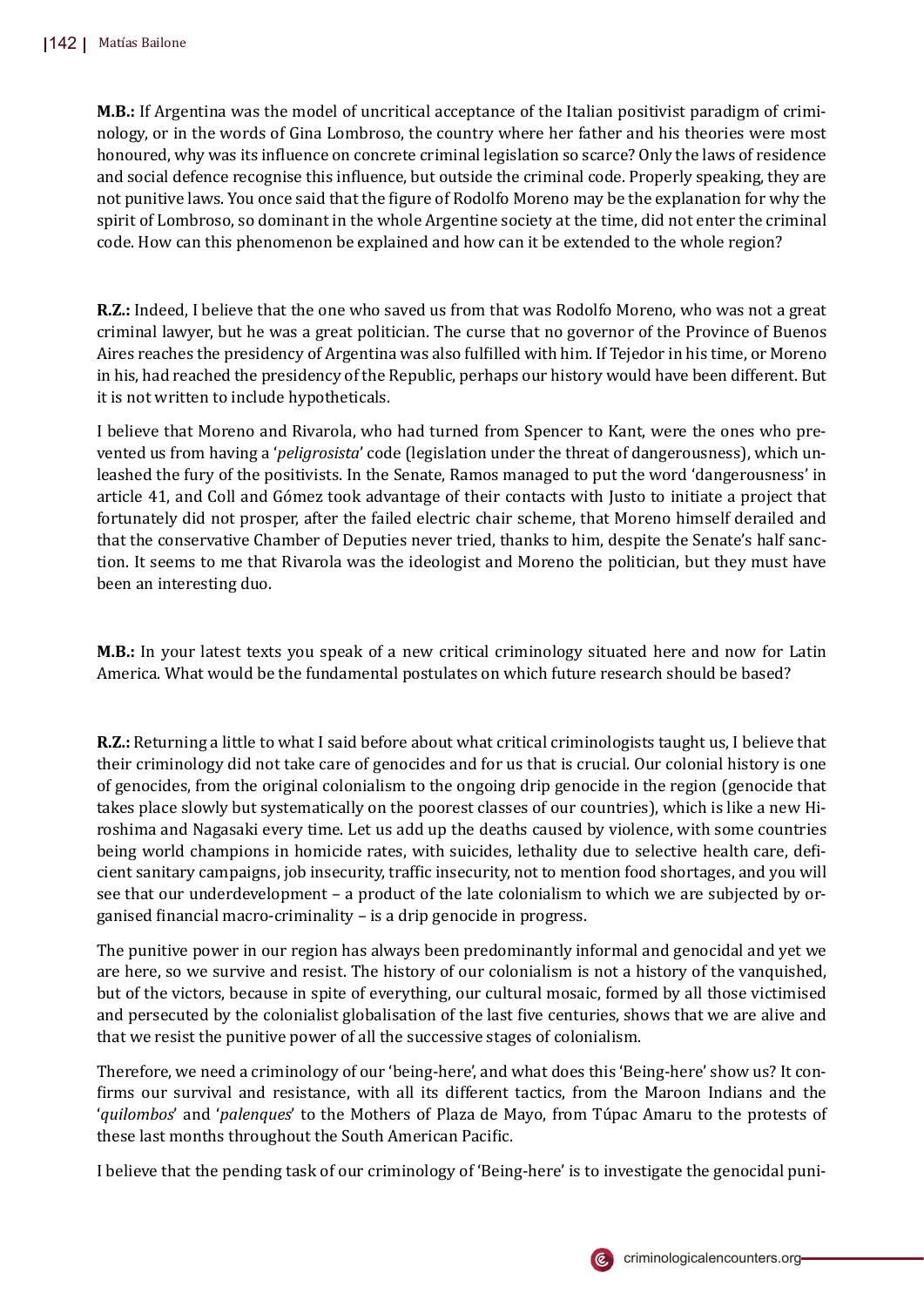tive power of our original colonialism, of oligarchic neo-colonialism, of national security, and from all that to extract the tactics of survival and resistance of our peoples. In other words our criminology should show us how we managed to continue our 'being-here', to gather that experience – which is a true cultural treasure – and apply it to the selection of the tactics that we must follow in resistance to the current late-colonialism.

It is not about a history, but about the recovery of an enormous experience that is necessary for us to stop the ongoing drip genocide. I believe that this is the pending task, which must be performed by us from the south, because genocide is not incorporated into the criminology of the 'north'. In any case, our vision of the 'south' may well complete a vision of punitive power with the 'north' and, in this way, make one day a criminology of 'Being-in-the-world', because there are not two 'worlds', but a single reality seen from two perspectives.